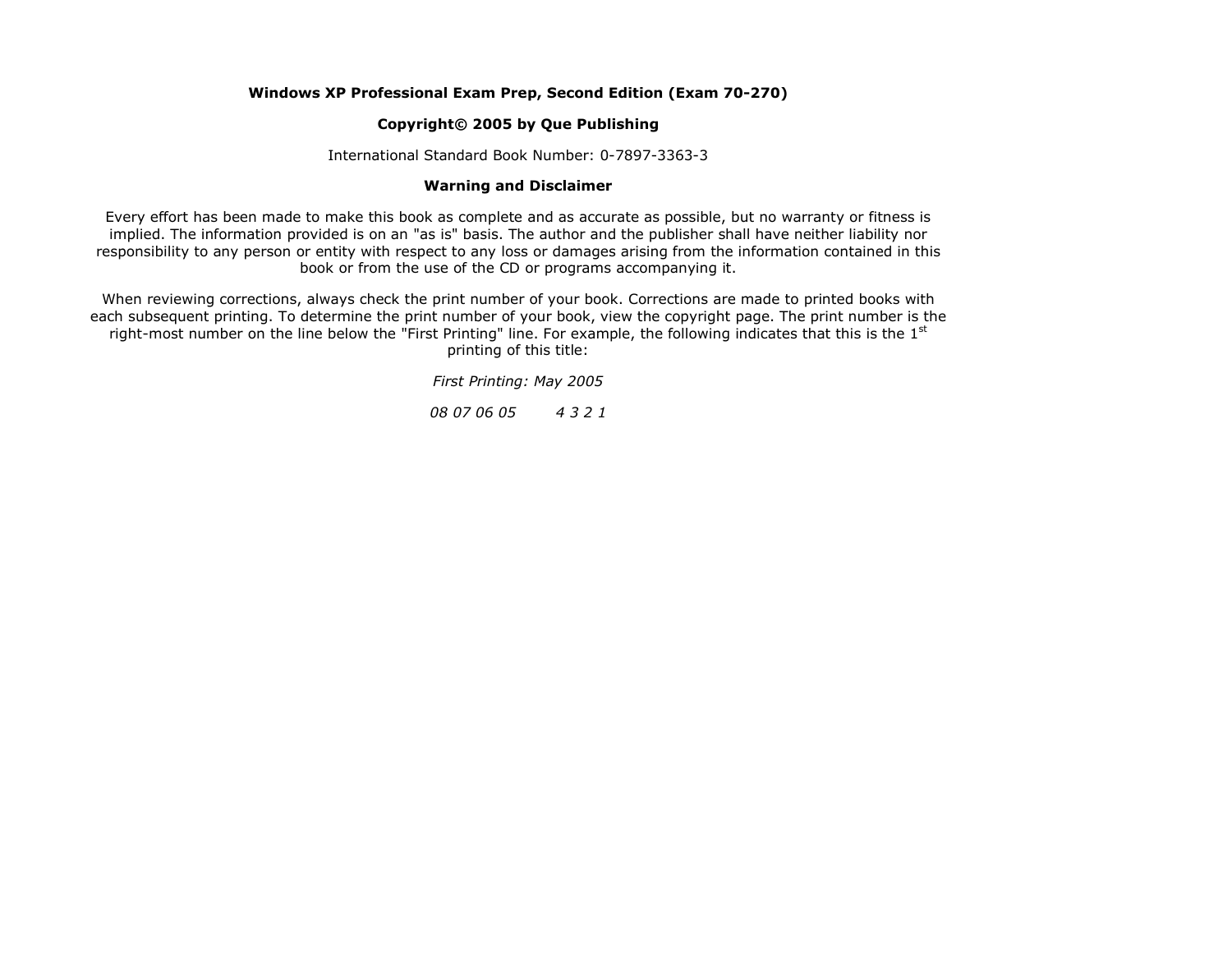#### **Pg Error Correction** 107 Step 3 1st and 2nd bullets *Remote Installation Services Overview* and links cited on this page: http://www.microsoft.com/resources/docu mentation/WindowsServ/2003/standard/pr oddocs/enus/Default.asp?url=/resources/documenta tion/WindowsServ/2003/standard/proddoc s/en-us/sag\_RIS\_Overview.asp *Automating and Customizing Installations* from the Microsoft Windows Server 2003 Deployment Kit: http://www.microsoft.com/resources/docu mentation/WindowsServ/2003/all/deployg uide/enus/Default.asp?url=/resources/documenta tion/WindowsServ/2003/all/deployguide/e n-us/dpgaci\_overview.asp 4th and 5th Bullets *Designing Image-based Installations with Sysprep*: http://www.microsoft.om/resources/docu mentation/WindowsServ/2003/all/deployg uide/enus/Default.asp?url=/resources/documenta tion/windowsserv/2003/all/deployguide/en -us/acicd\_sys\_overview.asp *Designing RIS Installations*: http://www.microsoft.com/resources/docu mentation/WindowsServ/2003/all/deployg uide/enus/Default.asp?url=/resources/documenta tion/windowsserv/2003/all/deployguide/en -us/acicc\_ris\_overview.asp *Remote Installation Services Overview* and links cited on this page: **http://www.microsoft.com/technet/prodtechno 1/windowsserver2003/library/ServerHelp/d0b 3ecdb-7d6a-4cfd-82ed-48a7d7ed3063.mspx** *Automating and Customizing Installations* from the Microsoft Windows Server 2003 Deployment Kit: **http://www.microsoft.com/technet/prodtechno 1/windowsserver2003/library/DepKit/e67d3df c-96cb-4107-9438-638cb62e50c9.mspx** 4th and 5th Bullets *Designing Image-based Installations with Sysprep*: **http://www.microsoft.com/technet/prodtechno l/windowsserver2003/library/DepKit/ea2bd8a 6-6b68-425d-8cf4-ff517a3dae17.mspx** *Designing RIS Installations*: **http://www.microsoft.com/technet/prodtechno 1/windowsserver2003/library/DepKit/dc89bc1 c-9df2-4fc3-ae7f-c46fla8b41fa.mspx**

### **First Printing Corrections**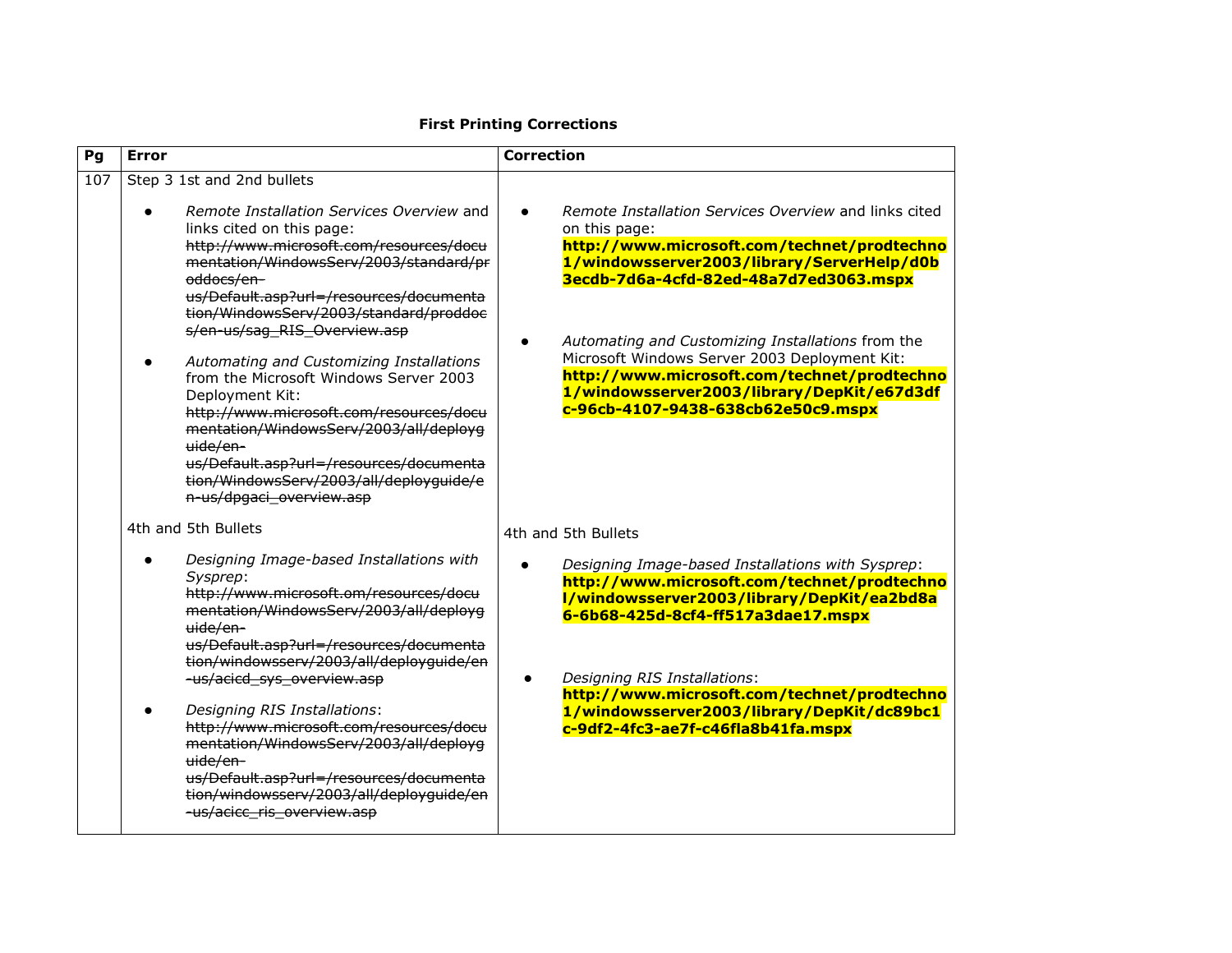| 108 | 2nd bullet                                                                                                                                                                                                                                                      |                                                                                                                                                                                |
|-----|-----------------------------------------------------------------------------------------------------------------------------------------------------------------------------------------------------------------------------------------------------------------|--------------------------------------------------------------------------------------------------------------------------------------------------------------------------------|
|     | Creating an Answer File with Setup<br>Manager:<br>http://www.microsoft.com/resources/docu<br>mentation/WindowsServ/2003/all/deployg<br>uide/en-<br>us/Default.asp?url=/resources/documenta<br>tion/WindowsServ/2003/all/deployquide/e<br>n-us/acicb_ui_dmof.asp | Creating an Answer File with Setup Manager:<br>http://www.microsoft.com/technet/prodtechno<br>1/windowsserver2003/library/DepKit/7842163<br>0-6fcc-4604-a888-bd9c84244a5b.mspx |
| 133 | "Installing Updates and Hotfixes," 2nd paragraph,<br>1st sentence<br>Microsoft's SUS (to be replaces in 2005 by<br>Windows Update Services)                                                                                                                     | Microsoft's SUS (to be replaced in 2005 by Windows Server<br>Update Services)                                                                                                  |
| 162 | 1st column, 12th row                                                                                                                                                                                                                                            |                                                                                                                                                                                |
|     | <del>/unattend :</del>                                                                                                                                                                                                                                          | /unattend [number]:[answerfile]                                                                                                                                                |
|     | [number]:[answerfile]                                                                                                                                                                                                                                           |                                                                                                                                                                                |
| 183 | 2nd paragraph, 3rd line                                                                                                                                                                                                                                         |                                                                                                                                                                                |
|     | Service Pack 1 (SP1) to be able to read                                                                                                                                                                                                                         | Service Pack 4 (SP4) to be able to read                                                                                                                                        |
| 227 | Step 11, 1st line                                                                                                                                                                                                                                               |                                                                                                                                                                                |
|     | 11.<br>On the Print Test <del>p. s</del> creen, click Yes if                                                                                                                                                                                                    | On the Print Test <b>Page</b> screen, click Yes if<br>11.                                                                                                                      |
| 261 | 1st recommendation, 1st line                                                                                                                                                                                                                                    |                                                                                                                                                                                |
|     | Glenn, Walter and Tony Northrup,<br>1.<br><b>MCS/MCSE</b>                                                                                                                                                                                                       | Glenn, Walter and Tony Northrup, MCSA/MCSE<br>1.                                                                                                                               |

| 276 l | Table 7.3, 1st two entries, "Fault Tolerance"<br>column                          |             |
|-------|----------------------------------------------------------------------------------|-------------|
|       | Fault tolerant if Windows XP is installed on a<br>mirrored or RAID-5 volume.     | <b>None</b> |
|       | Fault tolerant only if these files are placed on a<br>mirrored or RAID-5 volume. | <b>None</b> |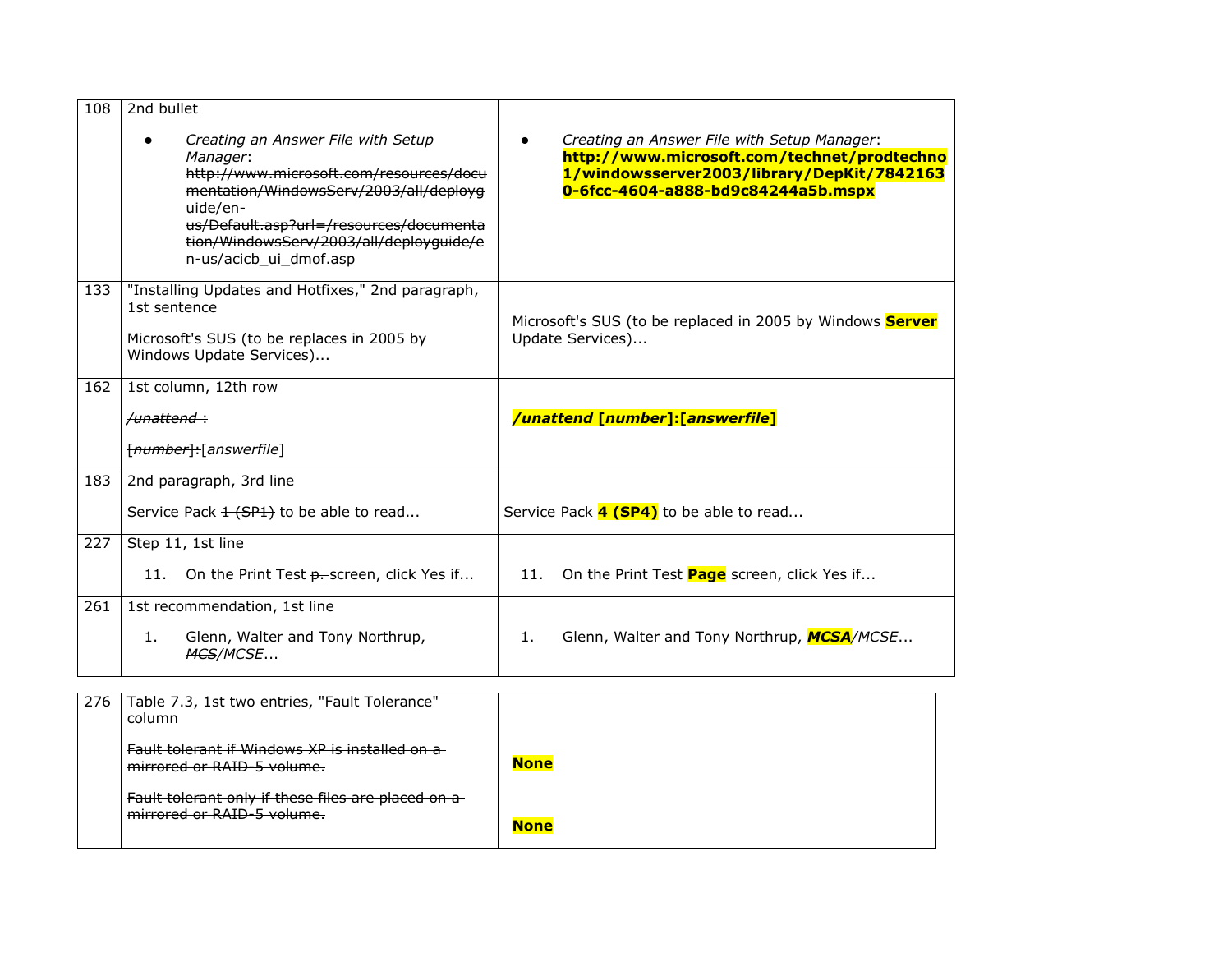| 277 | Table 7.3 Continued, 3rd and 4th entries,<br>"Mirrored" and "RAID-5," 4th column<br>Yes, with maximum capacity of the smallest disk.<br>Yes, with maximum capacity of the number of<br>disks minus one (if you have five 100GB disks,<br>your volume would be 400GB).                                                                                                                                                                                                                                                                                                                                         | Yes, with maximum capacity of the smallest disk.<br><b>Available only on server-based operating systems.</b><br>Yes, with maximum capacity of the number of disks minus<br>one (if you have five 100GB disks, your volume would be<br>400GB). Available only on server-based operating<br>systems.                                                                                                                                                                                                                                                                                                                                                                                                                                                                                                                                                                                                                                                                                                                                                   |
|-----|---------------------------------------------------------------------------------------------------------------------------------------------------------------------------------------------------------------------------------------------------------------------------------------------------------------------------------------------------------------------------------------------------------------------------------------------------------------------------------------------------------------------------------------------------------------------------------------------------------------|------------------------------------------------------------------------------------------------------------------------------------------------------------------------------------------------------------------------------------------------------------------------------------------------------------------------------------------------------------------------------------------------------------------------------------------------------------------------------------------------------------------------------------------------------------------------------------------------------------------------------------------------------------------------------------------------------------------------------------------------------------------------------------------------------------------------------------------------------------------------------------------------------------------------------------------------------------------------------------------------------------------------------------------------------|
| 277 | Caution on the bottom of the page<br>RAID-5 and mirrored volumes[em]Don't-<br>confuse the RAID-5 or mirrored volumes<br>that you can create within the Windows XP<br>operating system with RAID-5 or mirrored<br>drives that are configured in a hardware<br>storage array. A disk array produces a<br>highly performing, fault-tolerant volume<br>that appears in Windows XP Disk<br>Management as a simple volume. When you<br>create mirrored or RAID-5 volumes in<br>Windows XP, you achieve fault tolerance<br>but lose some performance to disk<br>management processes, especially if a disk<br>fails. | RAID-5 and mirrored volumes are available<br>only on servers. You cannot create mirrored or<br><b>RAID-5 volumes on a computer running</b><br><b>Windows XP Professional. These volume types</b><br>are available only on server-based operating<br>systems, including Windows 2000 Server or<br>Windows Server 2003. However, you can use<br><b>Disk Management in Windows XP Professional</b><br>to create or manage volumes on a server,<br>including mirrored and RAID-5 volumes. It is<br>also possible to use Windows XP Professional<br>to create RAID-5 or mirrored drives that are<br>configured in a hardware storage array. A disk array<br>produces a highly performing, fault-tolerant volume<br>that appears in Windows XP Disk Management as a<br>simple volume. When you create mirrored or RAID-5<br>volumes in a <b>hardware disk array or by using</b><br><b>Disk Management to connect to a server, you</b><br>achieve fault tolerance but lose some performance<br>to disk management processes, especially if a disk<br>fails. |
| 279 | 4th paragraph, 3rd line                                                                                                                                                                                                                                                                                                                                                                                                                                                                                                                                                                                       |                                                                                                                                                                                                                                                                                                                                                                                                                                                                                                                                                                                                                                                                                                                                                                                                                                                                                                                                                                                                                                                      |
|     | to create a RAID-5 volume.                                                                                                                                                                                                                                                                                                                                                                                                                                                                                                                                                                                    | to create a <b>striped</b> volume.                                                                                                                                                                                                                                                                                                                                                                                                                                                                                                                                                                                                                                                                                                                                                                                                                                                                                                                                                                                                                   |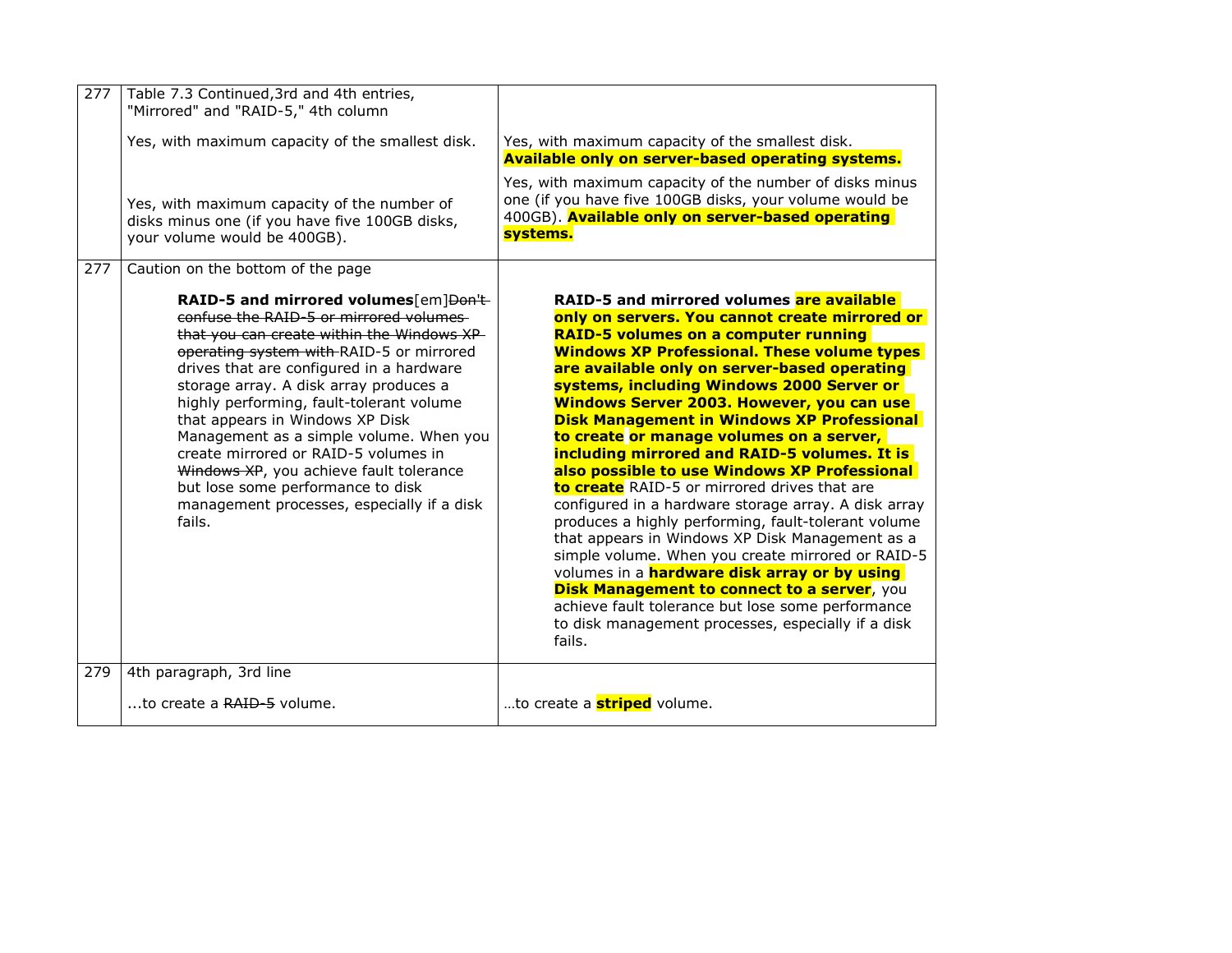| 280 | STEP BY STEP, numbers 10, 13, 14, 17                                                                                                                                                                                                                                                                                                                                                                            |                                                                                                                                                                                                                                                                                                                                                                                                                                                                                      |
|-----|-----------------------------------------------------------------------------------------------------------------------------------------------------------------------------------------------------------------------------------------------------------------------------------------------------------------------------------------------------------------------------------------------------------------|--------------------------------------------------------------------------------------------------------------------------------------------------------------------------------------------------------------------------------------------------------------------------------------------------------------------------------------------------------------------------------------------------------------------------------------------------------------------------------------|
|     | 10.<br>The process to create a RAID-5 volume<br>differs very little from creating a spanned<br>volume. To create a RAID-5 volume                                                                                                                                                                                                                                                                                | 10.<br>The process to create a <b>striped</b> volume differs<br>very little from creating a spanned volume. To<br>create a <b>striped</b> volume                                                                                                                                                                                                                                                                                                                                     |
|     | 13.<br>Select RAID-5 and click Next.                                                                                                                                                                                                                                                                                                                                                                            | Select <b>striped</b> and click Next.<br>13.                                                                                                                                                                                                                                                                                                                                                                                                                                         |
|     | 14.<br>Under All Available Dynamic Disks, select<br>at least three disks to contain the RAID-5<br>volume.                                                                                                                                                                                                                                                                                                       | Under All Available Dynamic Disks, select at least<br>14.<br>two disks to contain the <b>striped</b> volume.                                                                                                                                                                                                                                                                                                                                                                         |
|     | Confirm your selections. Click Finish. The<br>17.<br>RAID-5 volume appears in the Disk<br>Management window.                                                                                                                                                                                                                                                                                                    | Confirm your selections. Click Finish. The striped<br>17.<br>volume appears in the Disk Management window.                                                                                                                                                                                                                                                                                                                                                                           |
| 281 | Following Exam Alert, 1st sentence                                                                                                                                                                                                                                                                                                                                                                              |                                                                                                                                                                                                                                                                                                                                                                                                                                                                                      |
|     | When you view a volume in Windows XP                                                                                                                                                                                                                                                                                                                                                                            | When you view a <b>disk or volume</b> in Windows XP                                                                                                                                                                                                                                                                                                                                                                                                                                  |
|     | 1st and 2nd bullets<br>Healthy[md]This status is normal, and<br>means that the volume is accessible and<br>operating properly.<br>Failed[md]This status                                                                                                                                                                                                                                                         | Healthy[md]This status is normal for a volume,<br>and means that the volume is accessible and<br>operating properly.<br>Online[md]This status is normal for a disk,<br>$\bullet$ $\blacksquare$<br>and means that the disk is accessible and<br>functioning properly.<br>Failed[md]This status                                                                                                                                                                                       |
| 282 | 2nd, 3rd, and 4th bullets:                                                                                                                                                                                                                                                                                                                                                                                      |                                                                                                                                                                                                                                                                                                                                                                                                                                                                                      |
|     | Healthy (At Risk)[md]This status indicates<br>I/O errors have been detected on an<br>underlying disk of the volume                                                                                                                                                                                                                                                                                              | Healthy (At Risk)[md] This status indicates I/O<br>$\bullet$<br>errors have been detected on an underlying disk of<br>the volume                                                                                                                                                                                                                                                                                                                                                     |
|     | Data Not Redundant or Failed<br>Redundancy[md]For a mirrored or RAID-5-<br>volume, this status usually means that<br>half of a mirrored volume was imported,<br>or that half is unavailable, or that only<br>part of the underlying disks of a RAID-5<br>volume were imported<br>Stale Data[md]This status is shown when<br>you import a disk that contains a mirrored<br>volume half, or a portion of a RAID-5 | <b>Unreadable[md]This status indicates that a</b><br>basic or dynamic disk is inaccessible and<br>might have encountered hardware failure,<br>corruption, or input/output (I/O) errors. This<br>status also may appear when disks are<br>spinning up or when Disk Management is<br>rescanning the computer's disks. You should<br>rescan the disks or restart the computer to<br>see whether the disk status changes.<br>Data Not Redundant or Failed Redundancy[md]For<br>$\bullet$ |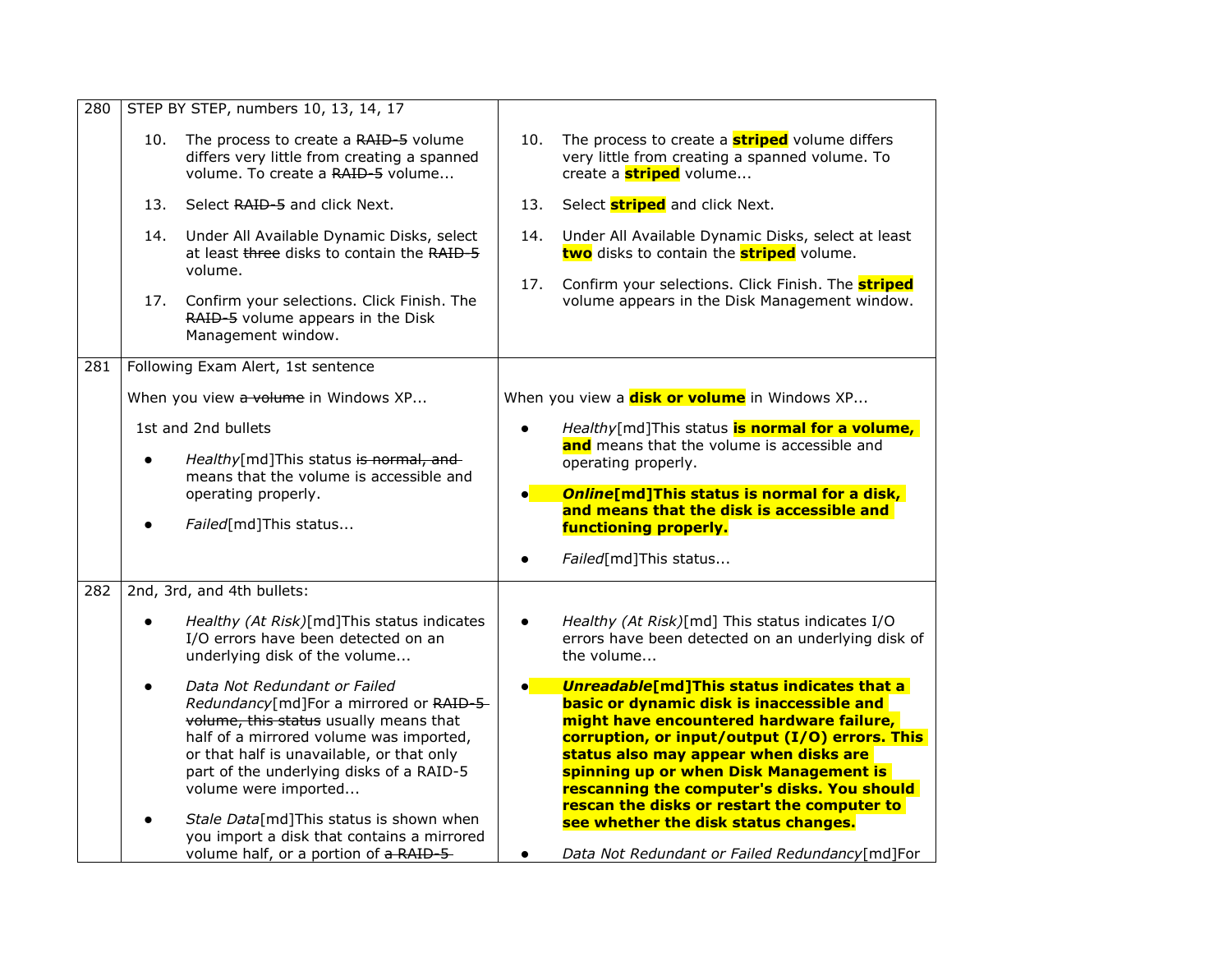|     |    | volume, with a status other than Healthy<br>before it was moved                                                                                                                                                                                                                                                                                                                                                                                                                                                                                                                                                                                                                      |    | a mirrored or RAID-5 volume on a computer<br>running Windows 2000 Server or Windows<br>Server 2003, this status usually means that half<br>of a mirrored volume was imported, or that half is<br>unavailable, or that only part of the underlying<br>disks of a RAID-5 volume were imported<br>Stale Data[md]This status is shown when you<br>import a disk that contains a mirrored volume half,<br>or a portion of a RAID-5 volume on a computer<br>running Windows 2000 Server or Windows<br><b>Server 2003</b> , with a status other than Healthy<br>before it was moved                       |
|-----|----|--------------------------------------------------------------------------------------------------------------------------------------------------------------------------------------------------------------------------------------------------------------------------------------------------------------------------------------------------------------------------------------------------------------------------------------------------------------------------------------------------------------------------------------------------------------------------------------------------------------------------------------------------------------------------------------|----|----------------------------------------------------------------------------------------------------------------------------------------------------------------------------------------------------------------------------------------------------------------------------------------------------------------------------------------------------------------------------------------------------------------------------------------------------------------------------------------------------------------------------------------------------------------------------------------------------|
| 282 |    | Challenge, 1st paragraph:                                                                                                                                                                                                                                                                                                                                                                                                                                                                                                                                                                                                                                                            |    |                                                                                                                                                                                                                                                                                                                                                                                                                                                                                                                                                                                                    |
|     |    | You have been tasked with installing a Windows XP<br>Professional computer with two identical SCSI<br>100GB hard disks, a 120GB hard disk, and a<br>200GB hard disk. The computer is used for a-<br>business-critical database application in which-<br>users download data from a network database and<br>then process the data into reports that are-<br>archived for up to 12 months. It is imperative that-<br>a disk does not fail during the report generation-<br>process. You need to create a single volume that-<br>will provide the maximum amount of space across-<br>the disks. You decide to implement a striped disk-<br>with parity, using the Diskpart.exe utility. |    | You have been tasked with installing a Windows XP<br>Professional computer with two identical SCSI 100GB hard<br>disks, a 120GB hard disk, and a 200GB hard disk. The<br>computer is to be used by an engineer in charge of<br>computer-assisted design (CAD) operations. You are<br>to configure a volume on the new disks that will hold<br>data files. The data volume should feature the<br>highest possible level of performance plus the largest<br>available quantity of storage, because the CAD<br>operations will require the rapid processing of<br>extremely large quantities of data. |
| 283 |    | Challenge Continued, steps 5-8                                                                                                                                                                                                                                                                                                                                                                                                                                                                                                                                                                                                                                                       |    |                                                                                                                                                                                                                                                                                                                                                                                                                                                                                                                                                                                                    |
|     | 5. | Type select disk n, where n is the<br>number of the disk that you will be<br>converting to a dynamic disk. The select<br>disk n command moves the focus to the<br>new disk. (This is similar to typing $D:\ A$<br>when you are at a C:\ prompt.) If you-<br>already have disks numbered 0 and 1 in-<br>the computer, Windows XP automatically<br>numbers disks sequentially; therefore, the-<br>disks will be numbered 2, 3, 4, and 5.                                                                                                                                                                                                                                               | 5. | Type select disk n, where n is the number of<br>the disk that you will be converting to a dynamic<br>disk. The select disk n command moves the<br>focus to the new disk. (This is similar to typing $D:\ A$<br>when you are at a C:\ prompt.) If you already<br>have a single disk in the computer, Windows<br>XP automatically numbers the existing disk as<br>disk 0 and the new disks sequentially;<br>therefore, the disks will be numbered 1, 2, 3,<br>and 4.                                                                                                                                 |
|     | 6. | Type convert dynamic and press Enter.                                                                                                                                                                                                                                                                                                                                                                                                                                                                                                                                                                                                                                                | 6. | Type convert dynamic and press Enter.                                                                                                                                                                                                                                                                                                                                                                                                                                                                                                                                                              |
|     | 7. | Repeat steps 5 and 6 until all disks have<br>been converted. To create a volume that is                                                                                                                                                                                                                                                                                                                                                                                                                                                                                                                                                                                              | 7. | Repeat steps 5 and 6 until all disks have been                                                                                                                                                                                                                                                                                                                                                                                                                                                                                                                                                     |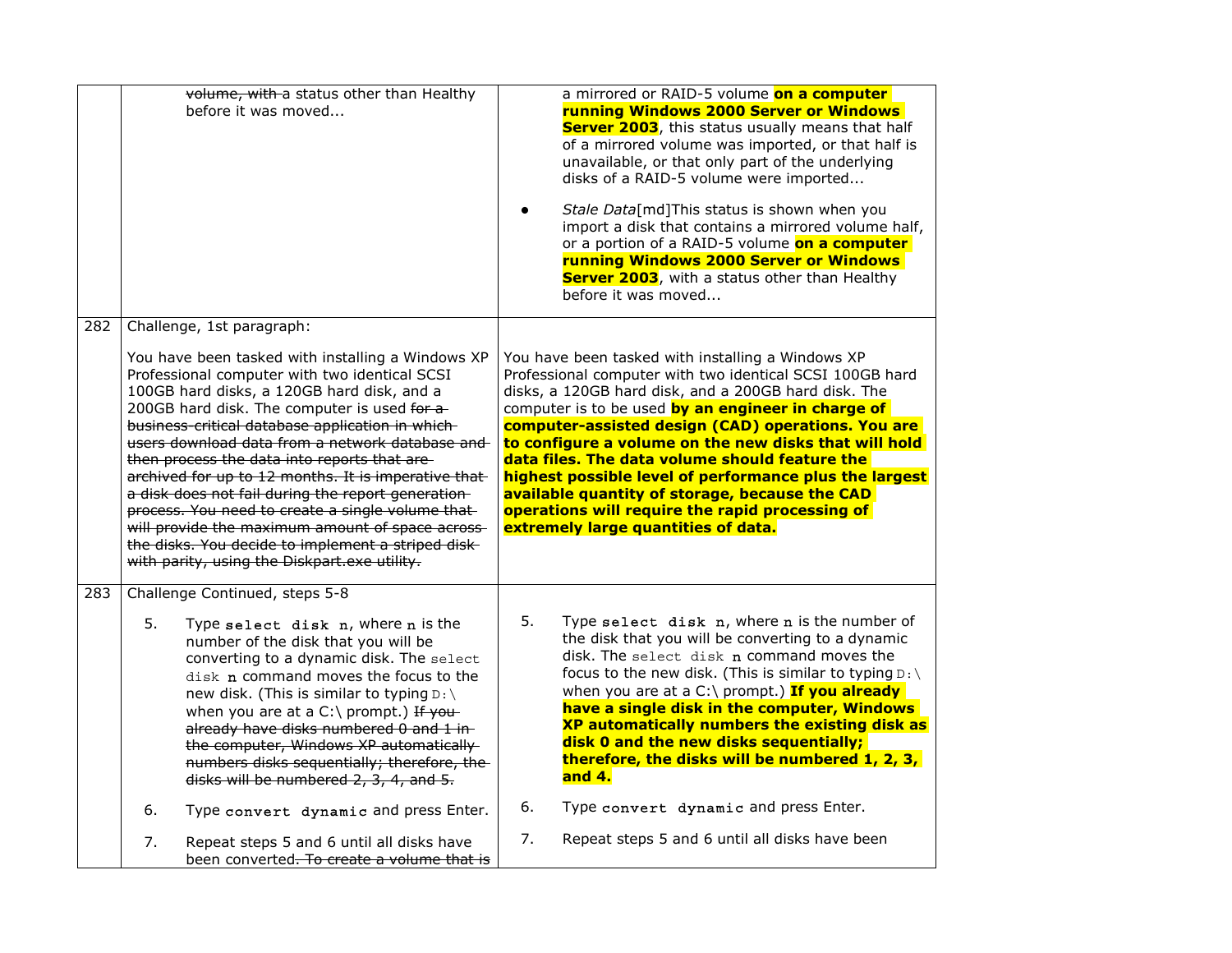|     | striped with parity, you will lose some disk-                                                                                                                                                                                                                                                                                                                                                                                                                                                                                                                                                                                                                                                                                                                                                                                                                                                       |        | converted.                                                                                                                                                                                                                                                                                                                                                                                                                                                                                                                                                                                                                                                                                                                                                                                                                                                                                                                                                                                                         |
|-----|-----------------------------------------------------------------------------------------------------------------------------------------------------------------------------------------------------------------------------------------------------------------------------------------------------------------------------------------------------------------------------------------------------------------------------------------------------------------------------------------------------------------------------------------------------------------------------------------------------------------------------------------------------------------------------------------------------------------------------------------------------------------------------------------------------------------------------------------------------------------------------------------------------|--------|--------------------------------------------------------------------------------------------------------------------------------------------------------------------------------------------------------------------------------------------------------------------------------------------------------------------------------------------------------------------------------------------------------------------------------------------------------------------------------------------------------------------------------------------------------------------------------------------------------------------------------------------------------------------------------------------------------------------------------------------------------------------------------------------------------------------------------------------------------------------------------------------------------------------------------------------------------------------------------------------------------------------|
|     | space. You can create a RAID-5 volume-<br>with 300GB of space, using 100GB from-<br>the two smallest disks and 100GB each-                                                                                                                                                                                                                                                                                                                                                                                                                                                                                                                                                                                                                                                                                                                                                                          | 8.     | If requested, reboot the computer to<br>complete the conversion.                                                                                                                                                                                                                                                                                                                                                                                                                                                                                                                                                                                                                                                                                                                                                                                                                                                                                                                                                   |
|     | from the larger disks. Note that 100GB of<br>this 400GB total space will be used as-<br>parity. The unpartitioned space will be-<br>20GB on one disk and 100GB on the<br>largest disk. You will be creating a RAID-5-<br>volume. The benefits of RAID-5 are that-<br>the volume is fault tolerant and that the<br>data can be written quickly to disk. A<br>simple volume, spanned volume, or-<br>striped volume is not fault tolerant. The<br>spanned volume and the striped volume-<br>maximize the space on the hard disks. A<br>mirrored volume provides fault tolerance,<br>but it creates a volume that is only the<br>maximum size of the smallest of the two-<br>disks. The RAID-5 volume meets the<br>business objectives because it has the<br>fault tolerance to ensure there will be no-<br>volume failure during the computer report-<br>generation.<br>Type create volume raid<br>—8. | 9.     | To create a volume that exhibits the highest<br>level of performance with the largest<br>available quantity of disk space, you will<br>create a striped volume. You can create a<br>striped volume with 400GB of space, using<br>100GB from the two smallest disks and 100GB<br>each from the larger disks. The unpartitioned<br>space will be 20GB on one disk and 100GB on<br>the largest disk. The benefit of the striped<br>volume is that data is read from or written to<br>all members of the volume simultaneously in<br><b>64KB blocks, thereby achieving the highest</b><br>possible level of data throughput. Note that<br>this volume is not fault-tolerant. You would<br>require a computer running Windows 2000<br><b>Server or Windows Server 2003 to create a</b><br>fault-tolerant volume. The striped volume<br>meets the business objectives because it<br>occupies the largest available amount of disk<br>space while enabling the rapid processing of<br>extremely large quantities of data. |
|     | $size=100000$ disk=2, 3, 4, 5. The size<br>parameter is the amount of space that the<br>RAID-5 volume will occupy on each disk in-<br>terms of megabytes. You can leave this-<br>parameter blank if you intend to use the-<br>maximum space available on the disks-<br>that can participate in the RAID array.                                                                                                                                                                                                                                                                                                                                                                                                                                                                                                                                                                                      | 10.    | Type create volume stripe size=100000<br>$disk=1, 2, 3, 4$ . The size parameter is the<br>amount of space that the striped volume will<br>occupy on each disk in megabytes. You can<br>leave this parameter blank if you intend to<br>use the maximum space available on the<br>disks that can participate in the striped<br>volume.                                                                                                                                                                                                                                                                                                                                                                                                                                                                                                                                                                                                                                                                               |
| 292 | Note: "Use a software update," line 7<br>become Windows Update Services (WUS) in its<br>next release                                                                                                                                                                                                                                                                                                                                                                                                                                                                                                                                                                                                                                                                                                                                                                                                | in its | become <b>Windows Server Update Services (WSUS)</b>                                                                                                                                                                                                                                                                                                                                                                                                                                                                                                                                                                                                                                                                                                                                                                                                                                                                                                                                                                |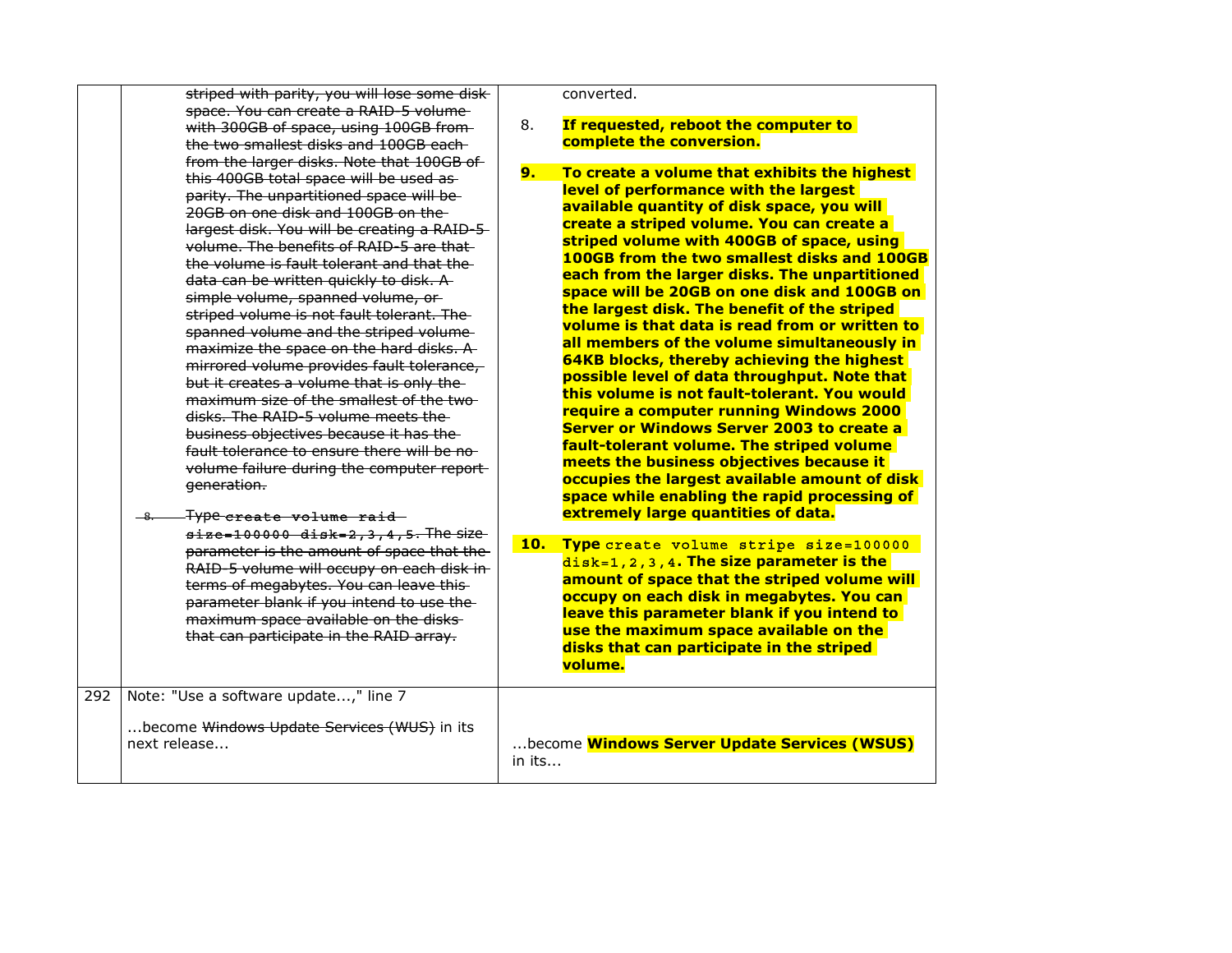| 297 | "Chapter Summary," 3rd paragraph<br>The Disk Management utility provides an interface<br>directly with the volumes that exist on disk drives.<br>This is also the location where you can upgrade<br>basic disks to dynamic disks and configure<br>volumes. Multiple disks can be configured with-<br>fault tolerance in either a mirrored volume or<br>RAID-5 volume configuration. Volumes can be<br>extended across multiple disks to increase the size<br>of disk space available. | The Disk Management utility provides an interface directly<br>with the volumes that exist on disk drives. This is also the<br>location where you can upgrade basic disks to dynamic<br>disks and configure volumes. Volumes can be extended<br>across multiple disks to increase the size of disk space<br>available. Volumes can be striped across multiple<br>disks to increase read/write performance. |
|-----|---------------------------------------------------------------------------------------------------------------------------------------------------------------------------------------------------------------------------------------------------------------------------------------------------------------------------------------------------------------------------------------------------------------------------------------------------------------------------------------|-----------------------------------------------------------------------------------------------------------------------------------------------------------------------------------------------------------------------------------------------------------------------------------------------------------------------------------------------------------------------------------------------------------|
| 299 | Review Questions, number 2<br>If your computer has three disks and you-<br>2.<br>need to ensure that data will not be lost-<br>because of a single disk failure, do you use<br>basic or dynamic disks? How do you-<br>configure the resulting partition or volume-<br>to make certain that you use all three-<br>disks <sup>2</sup>                                                                                                                                                   | Your computer has a single disk that is<br>2.<br>formatted as a single partition, C:. The<br>computer is running out of disk space, so you<br>purchase and install a second disk. Because<br>several programs are hard-coded to refer to<br>files located on the C: partition, you need to<br>extend this volume onto the second disk.<br><b>What should you do?</b>                                      |
| 303 | Answers to Review Questions, answer 2:<br>2.<br>You would use a dynamic disk and<br>configure the volume as a RAID-5 volume.<br>RAID-5 volumes use disk striping with-<br>parity, which ensures that if any single-<br>disk fails, the computer continues to-<br>operate. You cannot use mirroring because<br>it applies to only two disks, and you have<br>three to configure. For more information,<br>see the section "Monitoring, Configuring,<br>and Troubleshooting Volumes."   | 2.<br>You should create a spanned volume that<br>encompasses the space on both hard disks. To<br>do so, convert both disks to dynamic storage,<br>and then use the New Volume Wizard to<br>create a spanned volume. For more information,<br>see the section "Monitoring, Configuring, and<br>Troubleshooting Volumes."                                                                                   |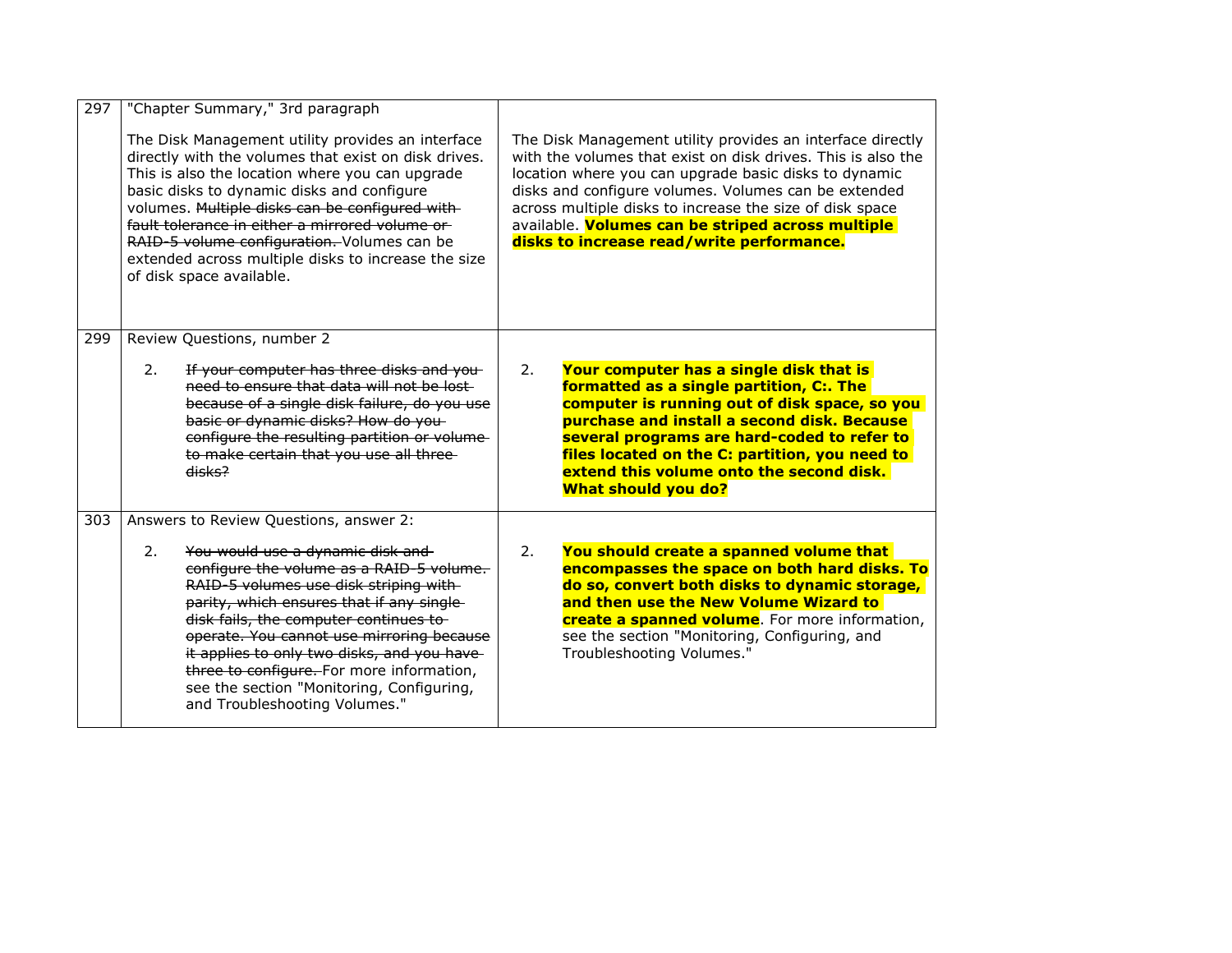| 304 | "Answers to Exam Questions," 4th answer                                                                                                                                                                                                                                                                                                                                                                                                                                                                                                                                                                                                                                                                                                                                                                                                                                                                                                                            |                                                                                                                                                                                                                                                                                                                                                                                                                                                                                                                                                                                                                                                                                                                                                                                                                                                                                                                                                                                                                                         |
|-----|--------------------------------------------------------------------------------------------------------------------------------------------------------------------------------------------------------------------------------------------------------------------------------------------------------------------------------------------------------------------------------------------------------------------------------------------------------------------------------------------------------------------------------------------------------------------------------------------------------------------------------------------------------------------------------------------------------------------------------------------------------------------------------------------------------------------------------------------------------------------------------------------------------------------------------------------------------------------|-----------------------------------------------------------------------------------------------------------------------------------------------------------------------------------------------------------------------------------------------------------------------------------------------------------------------------------------------------------------------------------------------------------------------------------------------------------------------------------------------------------------------------------------------------------------------------------------------------------------------------------------------------------------------------------------------------------------------------------------------------------------------------------------------------------------------------------------------------------------------------------------------------------------------------------------------------------------------------------------------------------------------------------------|
|     | A, B, D, E. The current boot partition is<br>4.<br>the 20GB disk. The 20GB disk is also the<br>system partition. If you mirror two disks,<br>the maximum amount of space that you-<br>will have is the size of the smaller of the-<br>two disks. Spanned volumes can be<br>created only with dynamic disks. The only<br>way to create a spanned volume is to have<br>at least two segments of two separate<br>dynamic disks, so you must convert the<br>30GB and 60GB disks to dynamic disks.<br>Answer B is incorrect because you cannot<br>configure mirrored volumes on a Windows<br>XP computer. You need a computer<br>running Windows 2000 Server or Windows<br>Server 2003 for this purpose. Answer C is<br>incorrect because you cannot create a<br>spanned volume using the boot partition<br>because it is a dual-boot configuration and<br>must remain as a basic disk. For more<br>information, see the section "Monitoring<br>and Configuring Disks." | A, D, E. The current boot partition is the 20GB<br>4.<br>disk. The 20GB disk is also the system partition.<br>Spanned volumes can be created only with<br>dynamic disks. The only way to create a spanned<br>volume is to have at least two segments of two<br>separate dynamic disks, so you must convert the<br>30GB and 60GB disks to dynamic disks. Answer B<br>is incorrect because you cannot configure mirrored<br>volumes on a Windows XP computer. You need a<br>computer running Windows 2000 Server or<br>Windows Server 2003 for this purpose. Answer B<br>is incorrect because you cannot configure<br>mirrored volumes on a Windows XP computer.<br>You need a computer running Windows 2000<br><b>Server or Windows Server 2003 for this</b><br><b>purpose.</b> Answer C is incorrect because you<br>cannot create a spanned volume using the boot<br>partition because it is a dual-boot configuration and<br>must remain as a basic disk. For more information,<br>see the section "Monitoring and Configuring Disks." |
| 353 | "Study Strategies," 1st bullet, 5th line                                                                                                                                                                                                                                                                                                                                                                                                                                                                                                                                                                                                                                                                                                                                                                                                                                                                                                                           |                                                                                                                                                                                                                                                                                                                                                                                                                                                                                                                                                                                                                                                                                                                                                                                                                                                                                                                                                                                                                                         |
|     | Professional Resource Kit, use the Leakyapp.exe<br>and Cpustree.exe programs                                                                                                                                                                                                                                                                                                                                                                                                                                                                                                                                                                                                                                                                                                                                                                                                                                                                                       | Professional Resource Kit, use the Leakyapp.exe and<br><b>Cpustress</b> .exe programs                                                                                                                                                                                                                                                                                                                                                                                                                                                                                                                                                                                                                                                                                                                                                                                                                                                                                                                                                   |
| 387 | First paragraph, 3rd line                                                                                                                                                                                                                                                                                                                                                                                                                                                                                                                                                                                                                                                                                                                                                                                                                                                                                                                                          |                                                                                                                                                                                                                                                                                                                                                                                                                                                                                                                                                                                                                                                                                                                                                                                                                                                                                                                                                                                                                                         |
|     | MACHINE/SYSTEM/ CurrentControlSet, and are<br>made                                                                                                                                                                                                                                                                                                                                                                                                                                                                                                                                                                                                                                                                                                                                                                                                                                                                                                                 | MACHINE/ <b>SYSTEM/CurrentControlSet</b> , and are<br>made                                                                                                                                                                                                                                                                                                                                                                                                                                                                                                                                                                                                                                                                                                                                                                                                                                                                                                                                                                              |
| 449 | 1st paragraph, 2nd line                                                                                                                                                                                                                                                                                                                                                                                                                                                                                                                                                                                                                                                                                                                                                                                                                                                                                                                                            |                                                                                                                                                                                                                                                                                                                                                                                                                                                                                                                                                                                                                                                                                                                                                                                                                                                                                                                                                                                                                                         |
|     | C:/Documents and Settings/All.                                                                                                                                                                                                                                                                                                                                                                                                                                                                                                                                                                                                                                                                                                                                                                                                                                                                                                                                     | C:/Documents and Settings/All Users.                                                                                                                                                                                                                                                                                                                                                                                                                                                                                                                                                                                                                                                                                                                                                                                                                                                                                                                                                                                                    |
| 505 | "Objectives," 1st paragraph, 2nd line                                                                                                                                                                                                                                                                                                                                                                                                                                                                                                                                                                                                                                                                                                                                                                                                                                                                                                                              |                                                                                                                                                                                                                                                                                                                                                                                                                                                                                                                                                                                                                                                                                                                                                                                                                                                                                                                                                                                                                                         |
|     | for the Configuring, Managing, and<br>Troubleshooting section of                                                                                                                                                                                                                                                                                                                                                                                                                                                                                                                                                                                                                                                                                                                                                                                                                                                                                                   | for the Configuring, Managing, and Troubleshooting<br><b>Security</b> section of                                                                                                                                                                                                                                                                                                                                                                                                                                                                                                                                                                                                                                                                                                                                                                                                                                                                                                                                                        |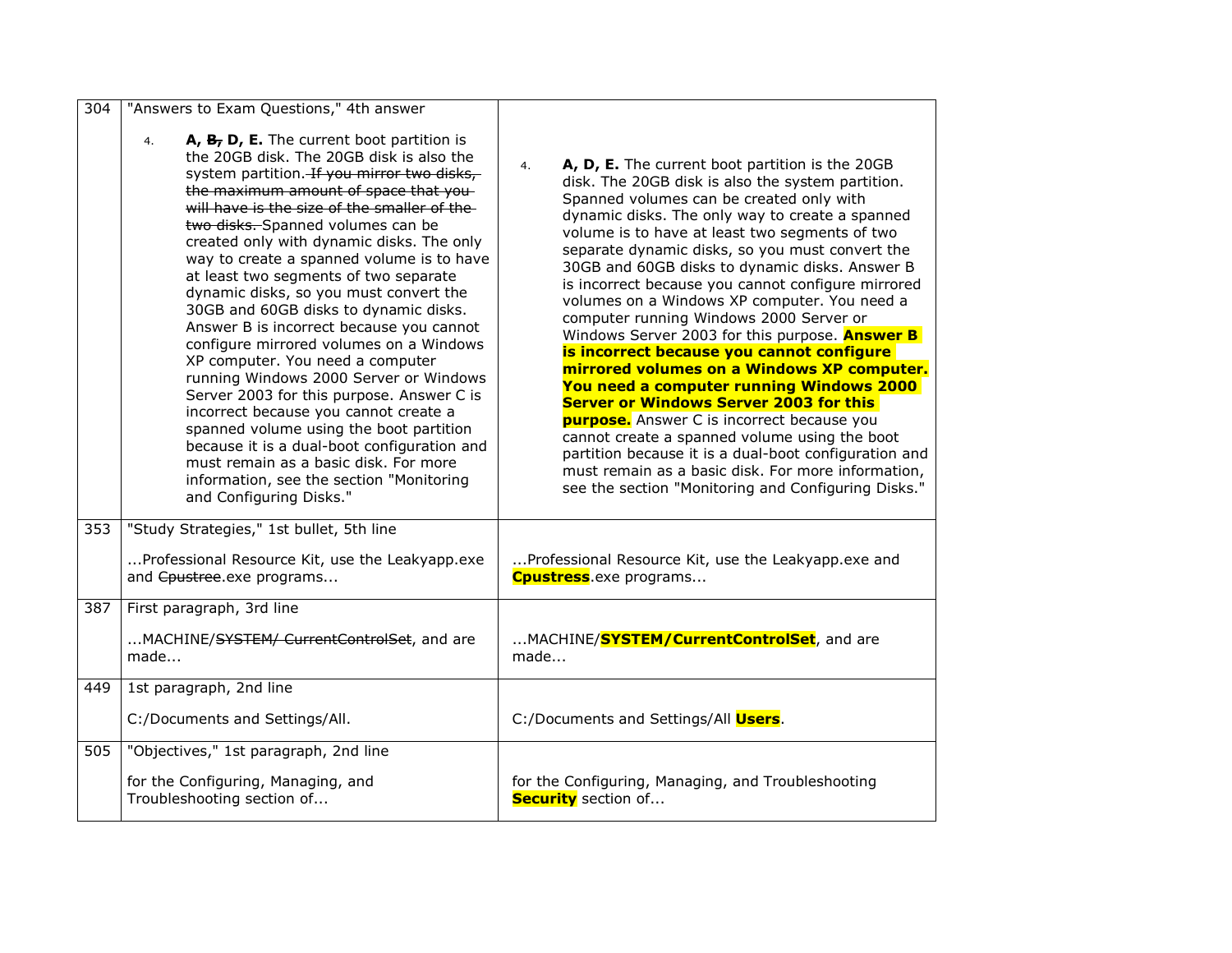| 525 | "Account Policies," 1st paragraph, 4th line                                                                          |                                                                                                                                                        |
|-----|----------------------------------------------------------------------------------------------------------------------|--------------------------------------------------------------------------------------------------------------------------------------------------------|
|     | the Default Domain GPO for the                                                                                       | the Default Domain <b>Policy</b> GPO for the                                                                                                           |
| 532 | Step 16, 3rd line                                                                                                    |                                                                                                                                                        |
|     | or select Configure Computer Now to view a log-<br>file.                                                             | or select Configure Computer Now to apply the<br>template settings to the computer.                                                                    |
| 601 | "Table 10," 1st row, 4th column                                                                                      |                                                                                                                                                        |
|     | Fault tolerant if Windows XP is installed on a<br>mirrored or RAID 5 volume.                                         | Fault tolerant if Windows 2000 Server or Server 2003 is<br>installed on a mirrored volume.                                                             |
| 602 | "Table 10 Continued," 1st row, 4th column                                                                            |                                                                                                                                                        |
|     | Yes, with maximum capacity of the smallest disk                                                                      | Yes, with maximum capacity of the smallest disk.<br><b>Available only on server versions of Windows.</b>                                               |
| 602 | "Table 10 Continued," 2nd row, 4th column                                                                            |                                                                                                                                                        |
|     | Yes, with maximum capacity of the number of<br>disks minus one (if you have five 100GB disks,<br>400GB)              | Yes, with maximum capacity of the number of disks minus<br>one (if you have five 100GB disks, 400GB). Available<br>only on server versions of Windows. |
| 603 | "Implementing, Managing, and Trouble-Shooting<br>Input/Output Devices and Drivers," 1st bullet, 4th<br>and 5th lines |                                                                                                                                                        |
|     | or you can right-click any application while<br>holding the Shift key and select Run As from the<br>context menu.    | or you can right-click any application and select Run As<br>from the context menu.                                                                     |
| 608 | 4th bullet, 2nd line                                                                                                 |                                                                                                                                                        |
|     | /option command.                                                                                                     | /option command, where option refers to the<br>desired priority.                                                                                       |
| 613 | 4th bullet, 1st line                                                                                                 |                                                                                                                                                        |
|     | [lb} Assign a package to computer[md]                                                                                | [lb} Assign a package to computers[md]                                                                                                                 |
| 632 | Question 22, A Bullet, 1st line                                                                                      |                                                                                                                                                        |
|     | Open the Group Policy Editor<br>А.                                                                                   | Open the Group Policy <b>Object</b> Editor<br>А.                                                                                                       |